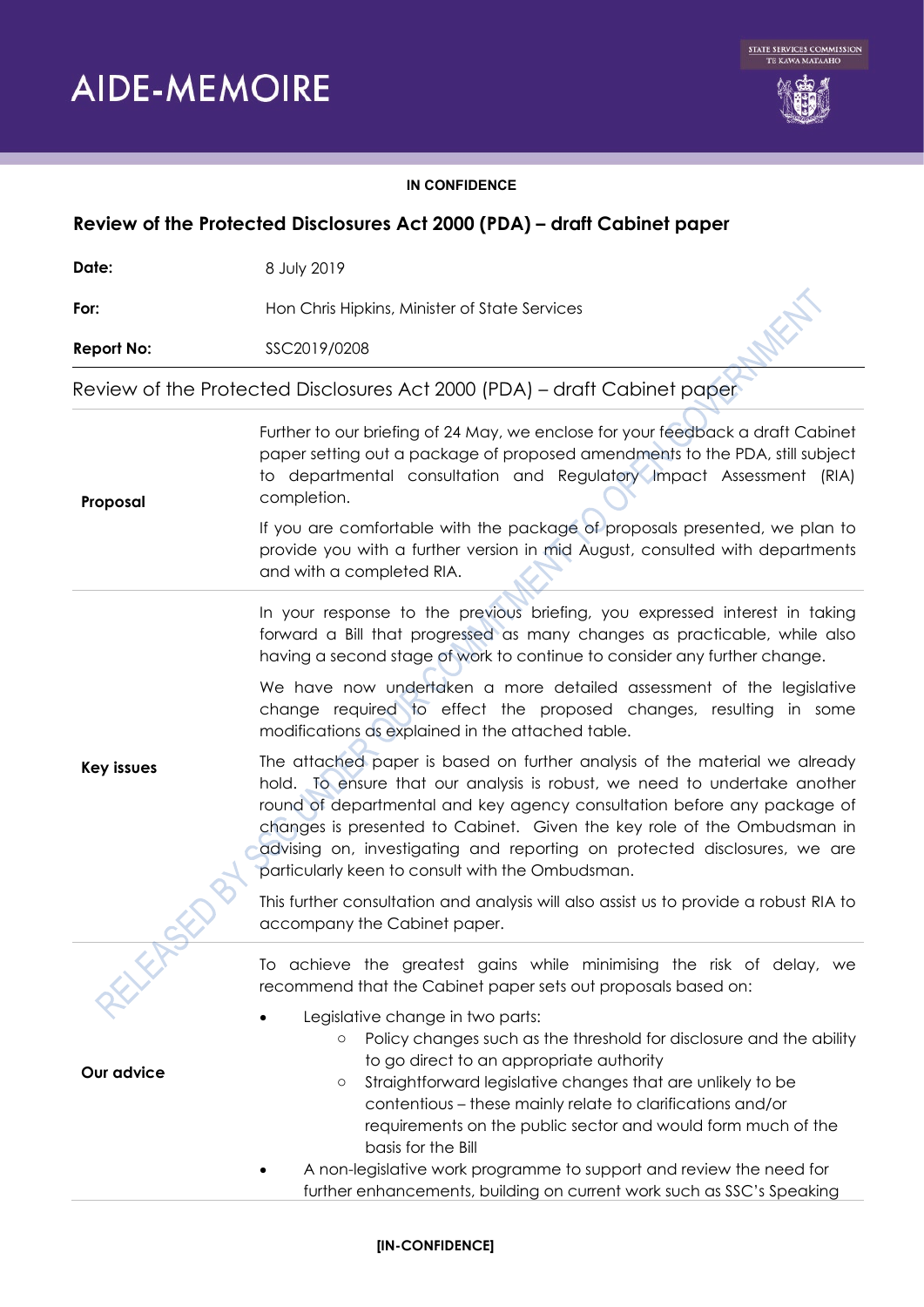Up and Positive Workplace Behaviour guidance and on existing relationships such as the SSC/Ombudsman work on improving OIA compliance. This work programme would include investigating the value to be gained from systematic reporting and monitoring of disclosures in the core public service and raising awareness of the Act in both the public and private sectors.

Subject to issues that may be identified in consultation or RIS preparation, we do not believe that we are recommending any proposals where the compliance burden may outweigh the benefit.

We would appreciate your initial feedback on how to proceed on:

- Whether to attach the summary of submissions to the Cabinet paper this would provide access to submitters' views on the issues without needing to provide detail in the paper itself
- Whether to include discussion in the paper of areas we do not recommend pursuing, such as explicit compensation and/or rewards through this Act for disclosers.

## We recommend

• that you release this aide-memoire in full once the proposals it refers to have been considered by Cabinet

Agree/disagree.

## **Proactive Release**

Chris Hipkins Minister of State Services

**Author:** Margaret Mabbett, Principal Analyst

**FELEND BY** 

**Responsible Manager:** Mereama Chase, Manager, System Improvement